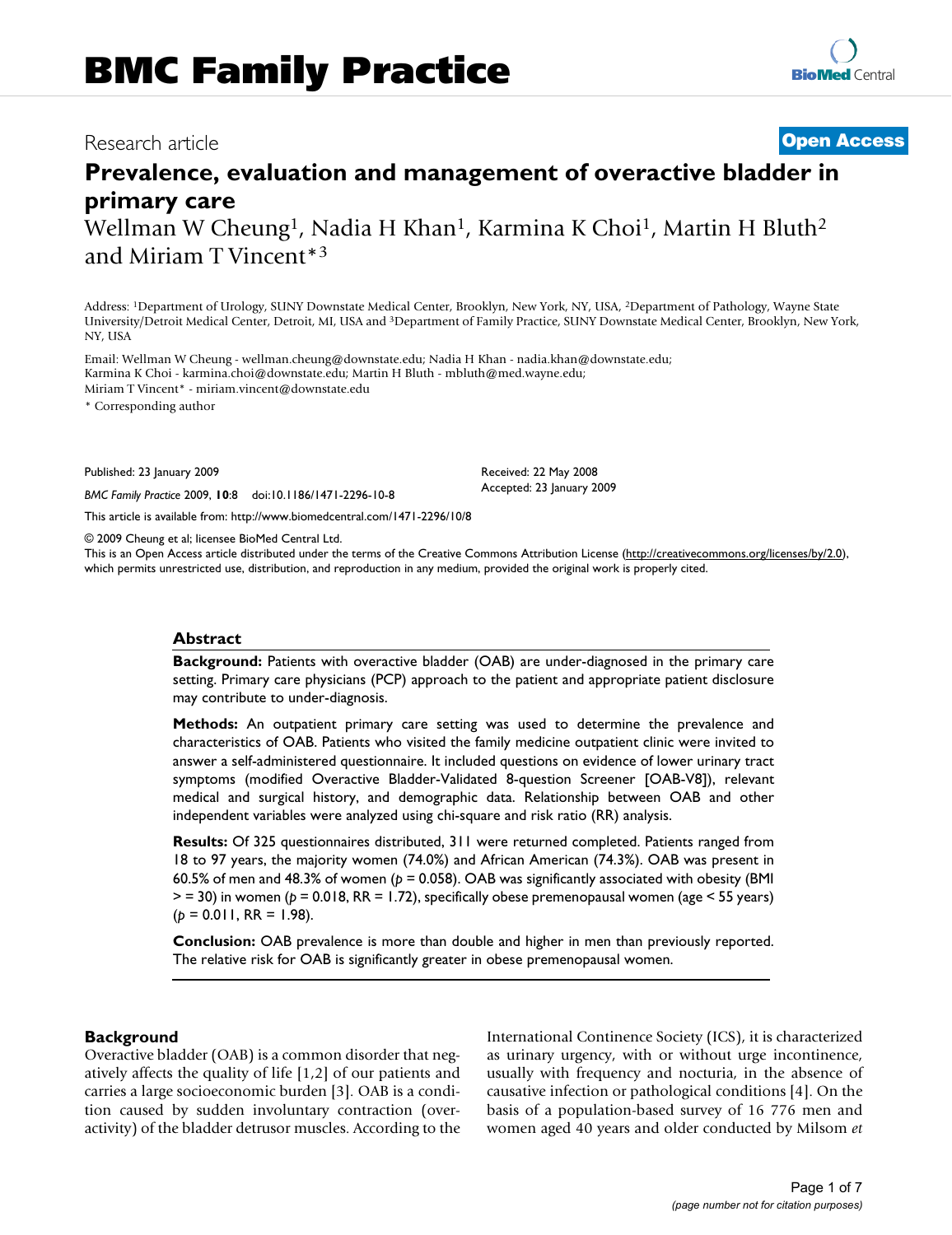*al* [5] in 6 countries, by telephone or direct interview, the prevalence of OAB in Europe has been estimated to be 15.6 and 17.4% for men and women respectively, with an overall prevalence of 16.6%. In the NOBLE survey in which 11740 Americans agreed to participate, overall prevalence of OAB was 16.9% in women and 16.0% in men [2].

It is expected that the primary care practitioner (PCP) will identify and initiate the management of patients with OAB [6]. Despite its high prevalence, many afflicted patients remain undiagnosed or untreated [5,7]. The prevalence of OAB and its evaluation and management in primary care has never been studied in the US. Moreover, little epidemiologic data exists for OAB in ethnic/minority groups.

## **Methods**

In a two week period, 325 patients aged 16 years and above who visited one of two family medicine outpatient centers, for non-urological issues, were invited to answer a self-administered questionnaire on urinary symptoms while waiting to be seen by their PCPs; physicians also completed a survey regarding their experience of patients with urinary symptoms in their practice (Additional files 1 and 2). 311 patients agreed to fill the questionnaire. This study was approved by the Institutional Review Board, SUNY Downstate Medical Center, Brooklyn, NY.

The modified patient questionnaire included 8 questions on evidence of lower urinary tract symptoms (LUTS) (Overactive Bladder-Validated 8-question Screener [OAB-V8]) [8], 2 questions on stress urinary incontinence (SUI), and one question on incomplete emptying of the bladder during urination. Responses were answered on a 6-point Symptom Bother scale ranging from 0 (not at all) to 5 (a

**Table 1: Criteria for LUTS and OAB subtypes**

very great deal). An additional question asked about the effect of urinary symptoms on quality of life (QOL), with answers ranging from 0 (delighted) to 6 (terrible). The questionnaire also asked for data on demographic characteristics and relevant medical and surgical history. Patient weight and height were measured for calculating body mass index (BMI) (kg/m2).

Patients were considered to have OAB if their OAB-V8 score is  $\geq 8$  [8]. The presence of specific LUTS was then analyzed. Patients with OAB were categorized into subtypes based on their presence of particular symptoms. The categorization scheme and criteria for LUTS and OAB subtypes are shown in Table 1. Patients who did not complete the OAB-V8 and SUI questions were excluded from the study. For the purpose of our analysis, patients were categorized into age groups of < 25, 25–34, 35–44, 45–54, 55–64, 65–74, and  $\ge$  75. Women were considered to be pre-menopausal if age < 55 years, and postmenopausal if  $age \geq 55$ .

Unadjusted age- and sex-specific prevalence of OAB and sex-specific prevalence of LUTS and OAB subtypes were reported. The chi-square test was used to determine statistically significant differences between the two sexes. To determine the relationship between OAB prevalence and other factors (race, menopausal status, BMI, history of smoking and history of hysterectomy), covariates were first individually evaluated using the chi-square test. Statistically significant (*p* < .05) covariates were retained for risk ratio analysis. Patients were excluded from a specific analysis if they did not report on the variable to be analyzed. Results are presented as risk ratio and 95% confidence interval (RR, 95% CI).

|                                                    | Idenitifcation criteria                                                                                                              |
|----------------------------------------------------|--------------------------------------------------------------------------------------------------------------------------------------|
| LUTS                                               |                                                                                                                                      |
| Urgency                                            | Answer $\geq 1$ to any one of the three OAB-V8 questions on urge to urinate                                                          |
| Frequency                                          | Answer $\geq 1$ to any one of the two OAB-V8 questions on frequent urination                                                         |
| <b>Nocturia</b>                                    | Answer $\geq$ to the OAB-V8 question on nocturia                                                                                     |
| Urge urinary incontinence (UUI)                    | Answer ≥1 to one of the two OAB-V8 questions on urine leakage associated with urge                                                   |
| Stress urinary incontinence (SUI)                  | Answer $\geq 1$ to one of the two questions on urine leakage associated with physical activities,<br>sneezing, coughing, or laughing |
| Mixed urinary incontinence (MUI)                   | Meet the criteria for both UUI and SUI described above                                                                               |
| Incomplete emptying                                | Answer $\geq 1$ to the question on incomplete emptying                                                                               |
| OAB subtypes (based on presence of above symptoms) |                                                                                                                                      |
| OAB with frequency alone (OAB-F)                   | OAB-V8 score $\geq$ 8 with symptoms of frequency and/or nocturia only                                                                |
| OAB with urgency without incontinence (OAB-U)      | $OAB-V8$ score $\geq 8$ with symptoms of urgency without incontinence                                                                |
| OAB with urge urinary incontinence (OAB-UUI)       | OAB-V8 score ≥8 with symptoms of UUI and no SUI                                                                                      |
| OAB with stress urinary incontinence (OAB-SUI)     | OAB-V8 score $\geq$ 8 with symptoms of SUI and no UUI                                                                                |
| OAB with mixed urinary incontinence (OAB-MUI)      | OAB-V8 score ≥8 with symptoms of MUI                                                                                                 |

LUTS = Lower urinary tract symptoms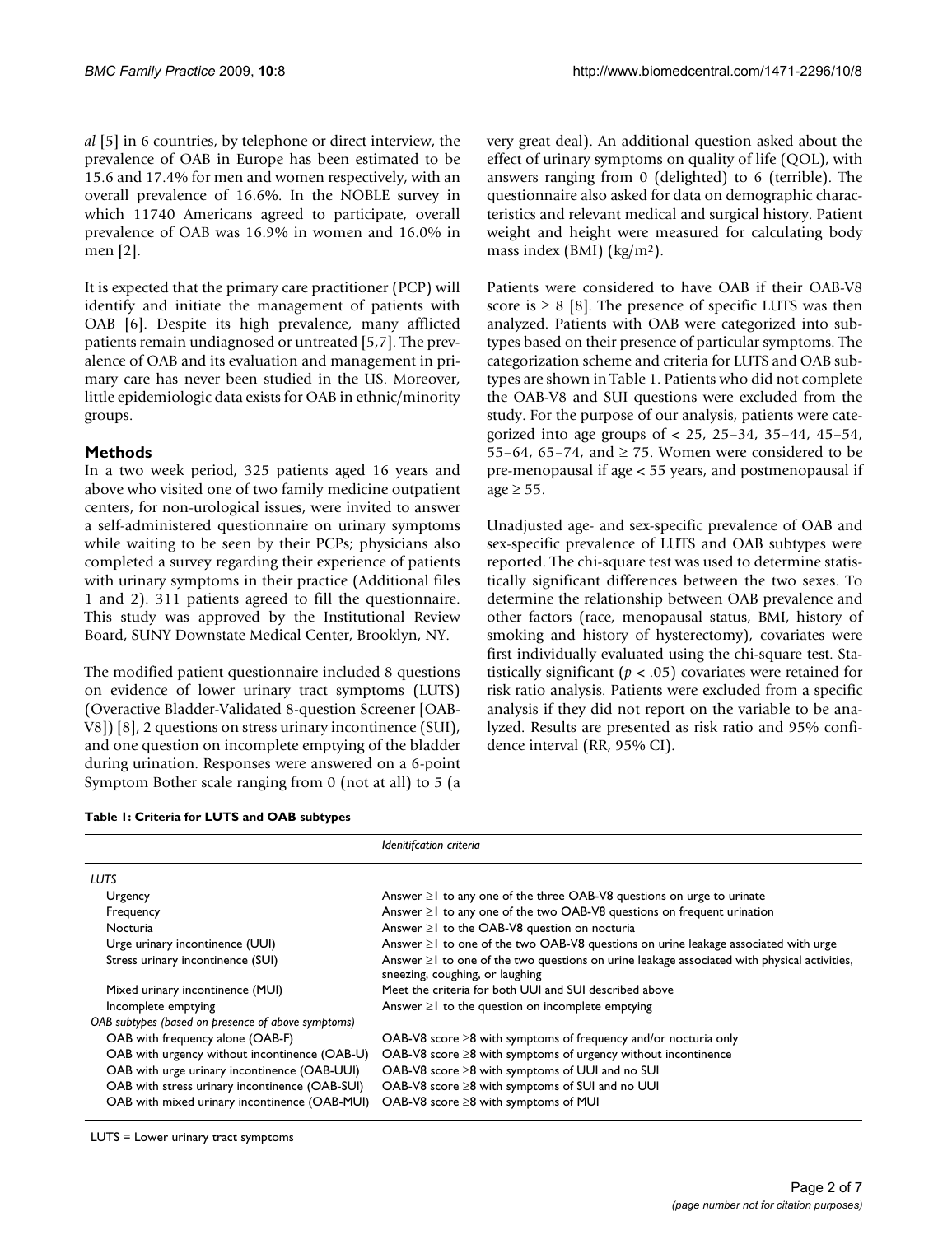All statistical analyses were performed using SPSS 15.0 for Windows.

## **Results**

Table 2 reports the characteristics of patients studied including age, sex, ethnicity, education, BMI, smoking, prior surgical history and OAB status. Patients ranged from 18 to 97 years, the majority were women (74.0%) and Black (74.3%). Of the 219 women who reported their age, 49.3% were postmenopausal. OAB was present in 60.5% men and 48.3% women (*p* > .05). Prevalence of OAB increased with age in men but did not vary with age in women.

Analysis of the 151 patients without OAB (119 women, 32 men) shows that women reported 53.8% frequency and 44.5% nocturia. Urgency was present in 25.2% of the 119 women, with UUI in 23.3% of these women. SUI was present in 25.2% of the 119 women. Among the men without OAB there were less reported lower urinary tract symptoms (31.3% frequency, 46.9% nocturia and 12.5% urgency).

Table 3 identifies the prevalence of LUTS and OAB subtypes in men and women with OAB. Each of the three OAB-defining symptoms, urgency, frequency, and nocturia, were present in almost 90% of OAB patients. UUI was highly prevalent in both genders, however more so in women (79.3% vs 75.5%, *p* > .05). SUI was significantly more prevalent in women (60.4% vs 36.7%, *p* = .006). Incomplete emptying, a symptom often accompanying OAB, was present in about half OAB patients and was similar in both men and women (53.1% vs 47.7%).

The sex-specific differences in OAB subtypes found in this study reveal that the OAB-MUI subtype was significantly

## **Table 2: Characteristics of participants**

| Characteristic, n (%)                    |                | Male $(n = 81)$ |                | Female $(n = 230)$ |     | Total $(N = 311)$ |
|------------------------------------------|----------------|-----------------|----------------|--------------------|-----|-------------------|
| Age, years                               |                |                 |                |                    |     |                   |
| < 25                                     | $\overline{2}$ | (2.5)           | 4              | (6.1)              | 16  | (5.1)             |
| $25 - 34$                                | 5              | (6.2)           | 27             | (11.7)             | 32  | (10.3)            |
| $35 - 44$                                | 9              | (11.1)          | 28             | (12.2)             | 37  | (11.9)            |
| $45 - 54$                                | 20             | (24.7)          | 42             | (18.3)             | 62  | (19.9)            |
| $55 - 64$                                | 16             | (19.8)          | 41             | (17.8)             | 57  | (18.3)            |
| $65 - 74$                                | 20             | (24.7)          | 42             | (18.3)             | 62  | (19.9)            |
| $\geq$ 75                                | 8              | (9.9)           | 25             | (10.9)             | 33  | (10.6)            |
| Unknown                                  | ı              | (1.2)           | Ш              | (4.8)              | 12  | (3.9)             |
| Race                                     |                |                 |                |                    |     |                   |
| <b>Black</b>                             | 57             | (70.4)          | 174            | (75.7)             | 231 | (74.3)            |
| Hispanic                                 | 13             | (16.1)          | 27             | (11.7)             | 40  | (12.9)            |
| White                                    | 0              | (0.0)           | 3              | (1.3)              | 3   | (0.01)            |
| Other/Not stated                         | П              | (13.6)          | 26             | (11.3)             | 37  | (11.9)            |
| Education                                |                |                 |                |                    |     |                   |
| Less than high school                    | 8              | (9.9)           | 3              | (5.7)              | 21  | (6.8)             |
| High school graduate                     | 24             | (29.6)          | 72             | (31.3)             | 96  | (30.9)            |
| Some college/college graduate            | 19             | (23.5)          | 47             | (20.4)             | 66  | (21.2)            |
| Graduate school                          | 4              | (4.9)           | 3              | (5.7)              | 17  | (5.5)             |
| Not stated                               | 26             | (32.1)          | 85             | (37.0)             | Ш   | (35.7)            |
| Body mass index (BMI), kg/m <sup>2</sup> |                |                 |                |                    |     |                   |
| < 25.0                                   | 12             | (14.8)          | 38             | (16.5)             | 50  | (16.1)            |
| $25.0 - 29.9$                            | 27             | (33.3)          | 79             | (34.3)             | 106 | (34.1)            |
| $\geq$ 30                                | 31             | (38.3)          | 96             | (41.7)             | 127 | (40.8)            |
| Not stated                               | Ħ              | (13.6)          | 17             | (7.4)              | 28  | (9.0)             |
| History of smoking*                      |                |                 |                |                    |     |                   |
| Yes                                      | 36             | (44.4)          | 59             | (25.7)             | 95  | (30.5)            |
| No                                       | 45             | (55.6)          | 7              | (74.3)             | 216 | (69.5)            |
| Previous surgical history                |                |                 |                |                    |     |                   |
| Bladder surgery**                        | 0              | (0.0)           | 8              | (3.5)              | 8   | (2.6)             |
| Urinary leakage surgery**                | 0              | (0.0)           | $\mathbf{I}$   | (0.4)              | ı   | (0.3)             |
| Hysterectomy***                          | --             |                 | 49             | (21.3)             |     |                   |
| Prostate surgery                         | 5              | (6.2)           | $\overline{a}$ |                    |     |                   |
| OAB status                               |                |                 |                |                    |     |                   |
| Normal                                   | 32             | (39.5)          | 119            | (51.7)             | 151 | (48.5)            |
| OAB with UI                              | 37             | (45.7)          | 92             | (40.0)             | 129 | (41.5)            |
| OAB without UI                           | 12             | (14.8)          | 9              | (8.3)              | 31  | (10.0)            |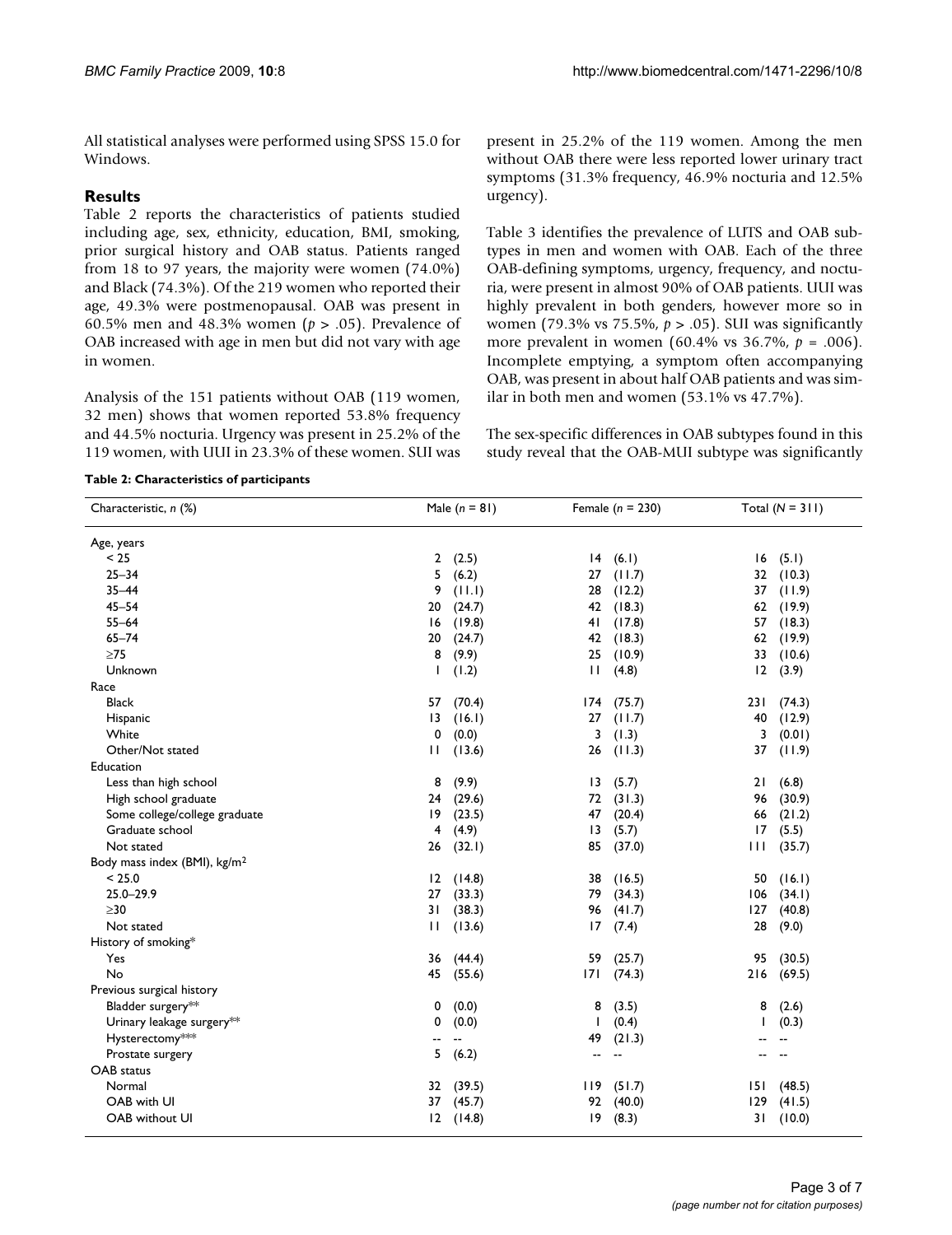**Table 3: Prevalence of LUTS and OAB subtypes by gender**

| n(%)                  | Male $(n = 49)$ | Female $(n = 111)$ | b value |
|-----------------------|-----------------|--------------------|---------|
| Symptoms              |                 |                    |         |
| Urgency               | 44 (89.8)       | 100(90.1)          | .954    |
| Frequency             | 48 (98.0)       | 110(99.1)          | .550    |
| Nocturia              | 41 (83.7)       | 101(91.0)          | .177    |
| UUI                   | 37 (75.5)       | 88 (79.3)          | .595    |
| SUI                   | 18(36.7)        | 67(60.4)           | .006    |
| Incomplete emptying   | 26(53.1)        | 53 (47.7)          | .535    |
| OAB subtypes          |                 |                    |         |
| OAB-F                 | (2.0)           | 4(3.6)             | .600    |
| OAB-U                 | 11(22.4)        | 15(13.5)           | . I 58  |
| <b>OAB-UUI</b>        | 20(40.8)        | 25 (22.5)          | .018    |
| OAB-SUI               | 0(0.0)          | 4(3.6)             | .178    |
| <b>OAB-MUI</b>        | 17 (34.7)       | 63 (56.8)          | .010    |
| OAB with incontinence | 37 (75.5)       | 92 (82.9)          | .277    |

UUI = urge urinary incontinence, SUI = stress urinary incontinence, OAB-F = OAB with frequency alone,

OAB-U = OAB with urgency without incontinence, OAB-UUI = OAB with urge urinary incontinence,

OAB-SUI = OAB with stress urinary incontinence, OAB-MUI = OAB with mixed urinary incontinence

more common in women (56.8% women vs 34.7% men,  $p = .010$ ) and OAB-UUI was significantly more common in men (40.8% vs 22.5%, *p* = .018). OAB-U was also more prevalent in men, and men were less likely to have OAB with incontinence than women  $(p > .05)$ .

Age- and sex-specific prevalence of OAB and OAB subtypes are shown in Figure 1. Prevalence of OAB increased with age in men but not in women (Figure 1A). Prevalence of OAB-U increases steadily after age 30 in both genders and peaks at age 60 for women and at age 70 for men (Figure 1B). For OAB-UUI, the prevalence in men increases from 0% at age 20 to a peak of 16.3% by age 50 (Figure 1C). OAB-UUI prevalence in women is lower than men in all age groups except those women younger than 40. For OAB-MUI, the prevalence is higher in women at most ages (Figure 1D).

Unexpectedly, OAB was present in 53.2% pre-menopausal women and 44.4% postmenopausal women (Table 4). Premenopausal women have a higher prevalence of OAB-MUI (64.4% vs 52.1%, *p* > .05) than post-menopausal women with OAB. Postmenopausal women have a higher prevalence of OAB-U (18.8% vs 10.2%, *p* > .05) and OAB-UUI (25.0% vs 15.3%, *p* > .05).

OAB was significantly associated with obesity ( $BMI \geq 30$ ) in women ( $p = .018$ ) (Table 5). However when menopause status was controlled, such association was only found in obesity pre-menopausal women  $(p = .013)$ , who had a 2-fold increased risk for OAB (RR = 1.98, 1.05– 3.74). Overall, the risk for obese women to have OAB is 1.72 times (95% CI 1.04–2.84) that of women with normal weight. OAB is significantly associated with incomplete bladder emptying (*p* < .001) and with SUI (*p* < .001) in both men and women. OAB was not shown to vary with race, cigarette use, history of hysterectomy, menopause status in women or BMI in men (*p* > .05).

## **Discussion**

In this study we investigated the prevalence of OAB, its evaluation in primary care using a patient questionnaire. We found an OAB prevalence that is more than double that reported in a recent US population-based study [2], a finding not previously reported [2,5,7]. Variations from earlier studies may be attributed to the methodology of data collection and our non-traditional minority, predominantly female target population. This study used a clinically validated questionnaire [8] with added questions focusing on stress urinary incontinence to identify OAB patients in primary care. Unlike two populationbased studies [2,7] in which responses regarding LUTS were elicited from non-institutionalized individuals through telephone interviews, our questionnaire relies on self-report by primary care physicians and outpatients. In this sense, our data collection method resembles one office-based PCP study [7], which had an OAB prevalence estimate that was high (26.5%) and most nearly resembles our results. In all three previous studies cited above, OAB was defined based on the presence and/or frequency of specific LUTS, and the study populations were predominately white. Our study differs in that the OAB criteria are based on scoring on a symptom bother scale and the patient population is predominately black. These differences may explain in part the discrepancy in OAB prevalence observed in the current study compared to those previously reported in the literature.

Significantly more men compared to women with OAB have OAB-UUI in this study. In addition, OAB with incontinence is more common than OAB without incontinence in our study in both men and women. These results are in sharp contrast to data reported previously [2], which showed women to be more likely to have OAB-UUI, and men to be more likely to have OAB without incontinence. However, when UUI is taken as a symptom, the higher prevalence we found of UUI and SUI in women than in men are consistent with other studies [2,7]. Most studies on female UI have reported SUI as more common than UUI,[7] especially in younger women,[9,10] while MUI was the major presentation overall [7,9,10]. We find that most women who have OAB have OAB-MUI. However, UUI and OAB-UUI are more prevalent than SUI and OAB-SUI in women with OAB in our study. This finding is supported by others [11,12] who reported black women to have lower rates of SUI but higher rates of UUI than white women. The significant association between OAB and SUI we found is also supported [10]. While most studies have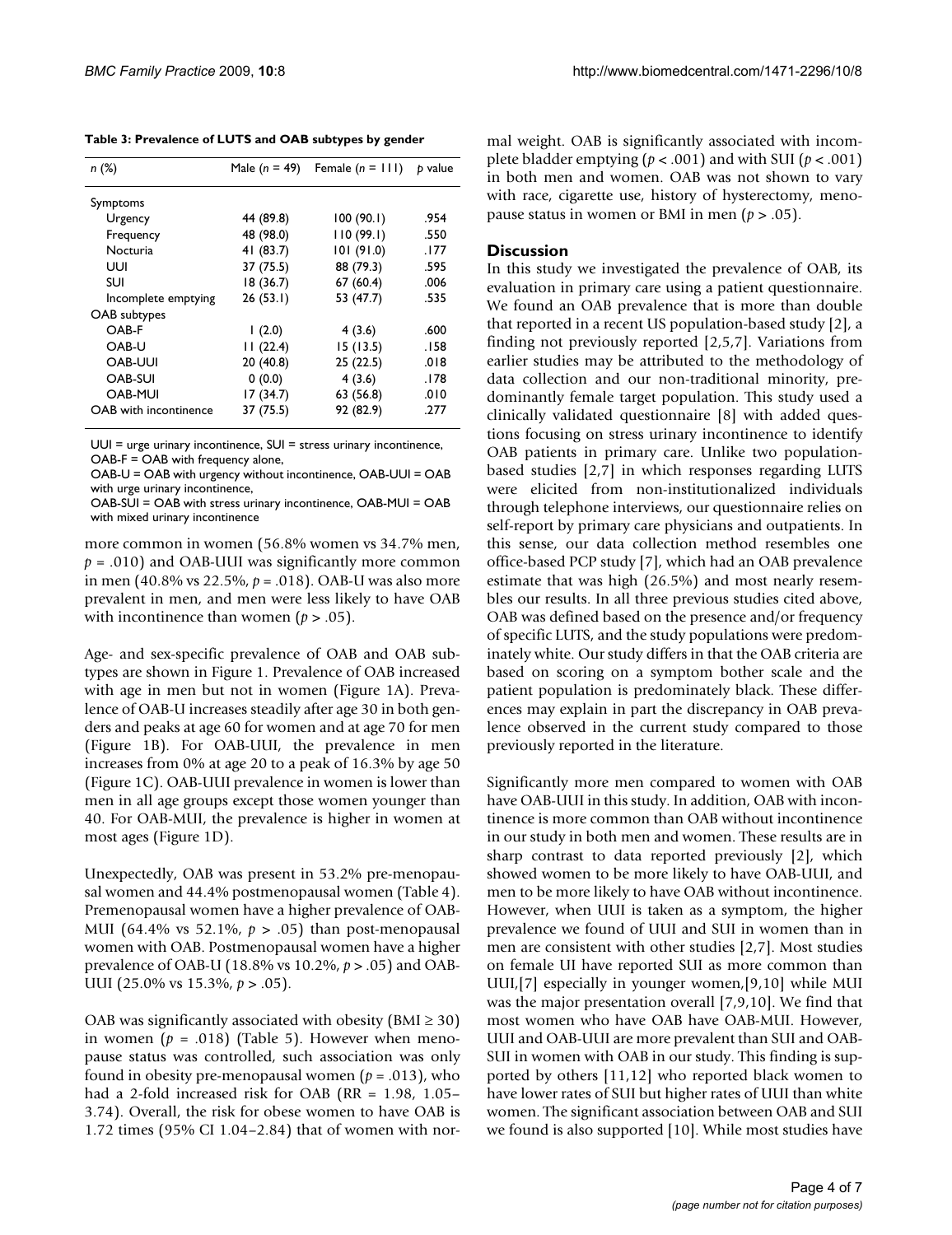

## **Figure 1**

**Prevalence of OAB subtypes by age and sex**. Data represent percent (%) prevalence of male and female patients by age for (A) all subtypes, (B) OAB-U, (C) OAB-UUI, (D) OAB – MUI. OAB-U = OAB with urgency without incontinence, OAB-UUI = OAB with urge urinary incontinence, OAB-MUI = OAB with mixed urinary incontinence.

reported white women to have higher risk for UI in general [9,13,14], how this would affect the characterization of OAB prevalence in such population could be the focus of future investigation.

As in earlier reports [2,5,7], we find OAB prevalence to increase with advancing age, however this relationship is observed only in men and we do not understand why this association is not found in women. We also find a significant association between OAB and incomplete emptying of the bladder in both men and women. Bladder outlet obstruction leading to incomplete emptying is commonly seen in benign prostate hyperplasia (BPH) in older men. Studies have reported that OAB often coexists with BPH

[15], and the associated incomplete emptying of the bladder as a cause of OAB has been discussed in the clinical scenario of BPH [16]. However, the relation between OAB and incomplete emptying in women may involve mechanisms other than obstruction [16].

Obesity as a risk factor for OAB [2,10] and UI [9,14,17] has been previously reported. The risk for OAB we found for premenopausal obese women (1.98) is similar to that reported by Stewart et al [2] (2.2) in obese women with OAB-UUI. In concordance with results reported by Stewart et al, we do not find an association between OAB and obesity in men or in the general population studied. There has been no report of the relationship between smoking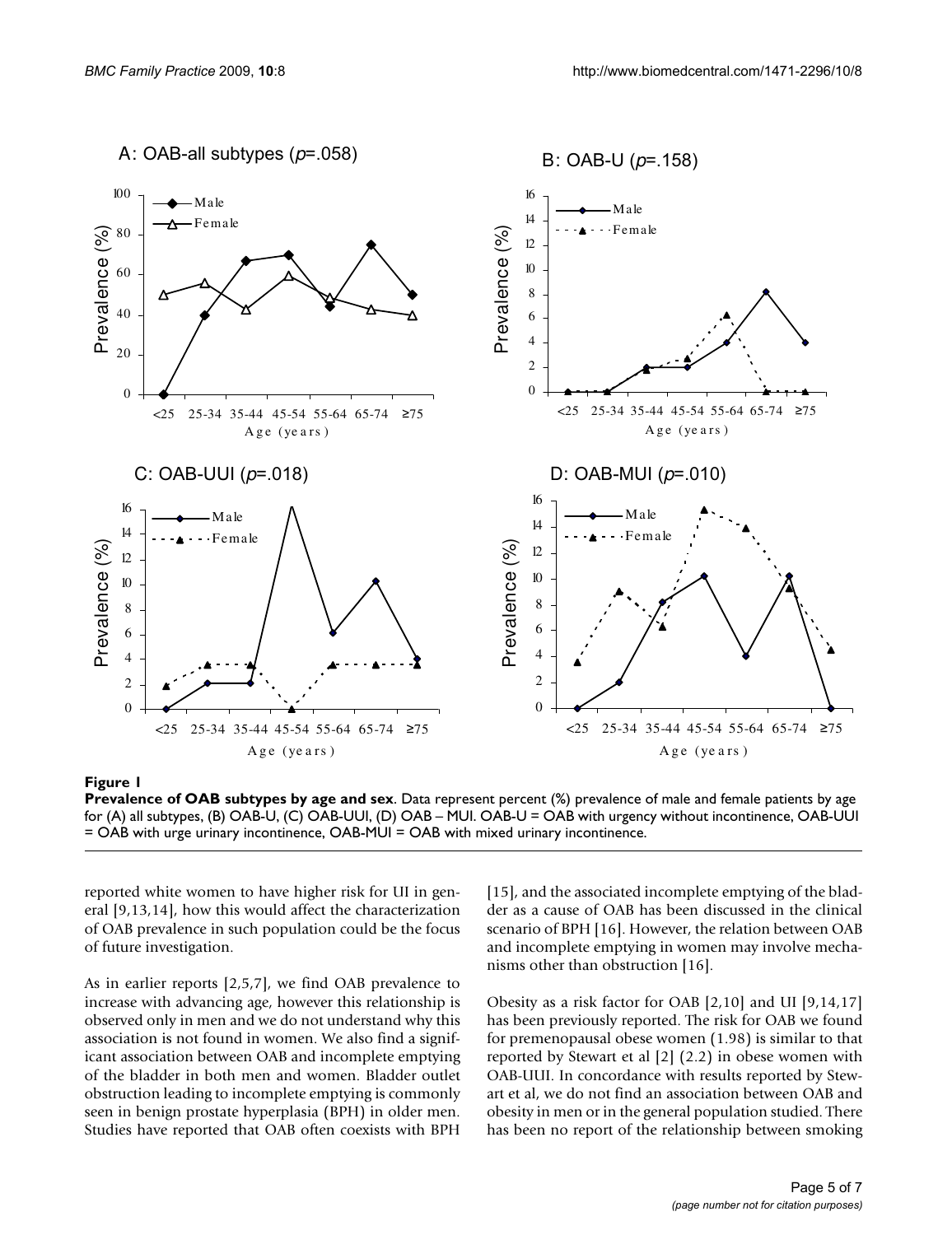| n(%)                  | Premenopause $(n = 111)$ | Postmenopause ( $n = 108$ ) | b value |
|-----------------------|--------------------------|-----------------------------|---------|
| OAB positive          | 59 (53.2)                | 48 (44.4)                   | .197    |
| OAB subtypes          |                          |                             |         |
| OAB-F                 | 2(3.4)                   | 2(4.2)                      | .833    |
| OAB-U                 | 6(10.2)                  | 9(18.8)                     | .204    |
| <b>OAB-UUI</b>        | 9(15.3)                  | 12(25.0)                    | .207    |
| OAB-SUI               | 4(6.8)                   | 0(0)                        | .066    |
| OAB-MUI               | 38 (64.4)                | 25(52.1)                    | 198.    |
| OAB with incontinence | 51(86.4)                 | 37(77.1)                    | .208    |

OAB-F = OAB with frequency alone, OAB-U = OAB with urgency without incontinence,

OAB-UUI = OAB with urge urinary incontinence, OAB-SUI = OAB with stress urinary incontinence,

OAB-MUI = OAB with mixed urinary incontinence

and OAB, and smoking is shown as a risk factor for UI in some studies [14,17] but not others [9]. We do not find any significant association for OAB and smoking in men or women.

Previous studies have demonstrated that hysterectomy increased the risk for UUI [18] but not SUI [18,19]. Hysterectomy is thought to contribute to UI through pelvic nerves or pelvic floor damage. Its relationship and contribution to OAB has not been studied, and we do not find any significant association between OAB and hysterectomy in pre- or postmenopausal women.

A number of limitations should be considered when interpreting the results of this study. Language barriers and cultural differences in how comfortable patients would voluntarily answer particular questions are challenges in implementing a questionnaire-based study. Measures have been taken to ensure that questionnaires were distributed to all qualified patients who visited the clinic, with the intention to minimize overestimation of prevalence. In our present study the response rate was 95%. The

#### **Table 5: Relative risk for OAB by BMI category**

|                      | Risk Ratio (RR) <sup>**</sup> |               |        |
|----------------------|-------------------------------|---------------|--------|
| Comparison group*    | RR.                           | 95% CI        | b      |
| All women            |                               |               |        |
| BMI 25.0-29.9        |                               |               | .091   |
| BMI > 30.0           | 1.72                          | $1.04 - 2.84$ | .018   |
| Premenopausal women  |                               |               |        |
| BMI 25.0-29.9        |                               |               | .394   |
| BMI > 30.0           | 1.98                          | $1.05 - 3.74$ | .011   |
| Postmenopausal women |                               |               |        |
| BMI 25.0-29.9        |                               |               | .072   |
| BMI > 30.0           |                               |               | . I 88 |
|                      |                               |               |        |

\*Women in the corresponding age group with BMI < 25 served as the reference group

\*\* Risk ratio was calculated only when *p* < .05;

Risk ratio = prevalence of OAB in women with comparison BMI/ prevalence of OAB in women with reference BMI of < 25

majority of our OAB patients have all 3 cardinal symptoms (frequency, nocturia, and urgency/UUI), suggesting that they have OAB and should be evaluated and managed as such.

## **Conclusion**

The high prevalence of OAB found in this study suggests that the needs of many of our patients with OAB may not be met by their primary care providers. Increasing the awareness and knowledge of OAB among PCPs and adopting effective clinical approaches such as a reliable, valid and "user-friendly" screening questionnaire may serve to both allow patients with urinary symptoms to comfortably report their bladder related complaints and increase the ability of PCP's to recognize, evaluate and treat OAB. Future studies should focus on differentiating OAB patients across various ethnic groups and in diverse clinic settings. Identifying culturally sensitive strategies for evaluating and managing primary care patients with OAB may help to decrease the burden of OAB and better serve our patients.

## **Competing interests**

The authors declare that they have no competing interests.

## **Authors' contributions**

Patient and data recruitment (WC, NK, KC, MV). Manuscript preparation (WC, NK, KC, MB, MV). Data and statistical analysis (WC, NK, KC, MB, MV). All authors read and approved the final manuscript.

## **Additional material**

**Additional file 1** *Physician Survey.* Click here for file [http://www.biomedcentral.com/content/supplementary/1471- 2296-10-8-S1.doc]